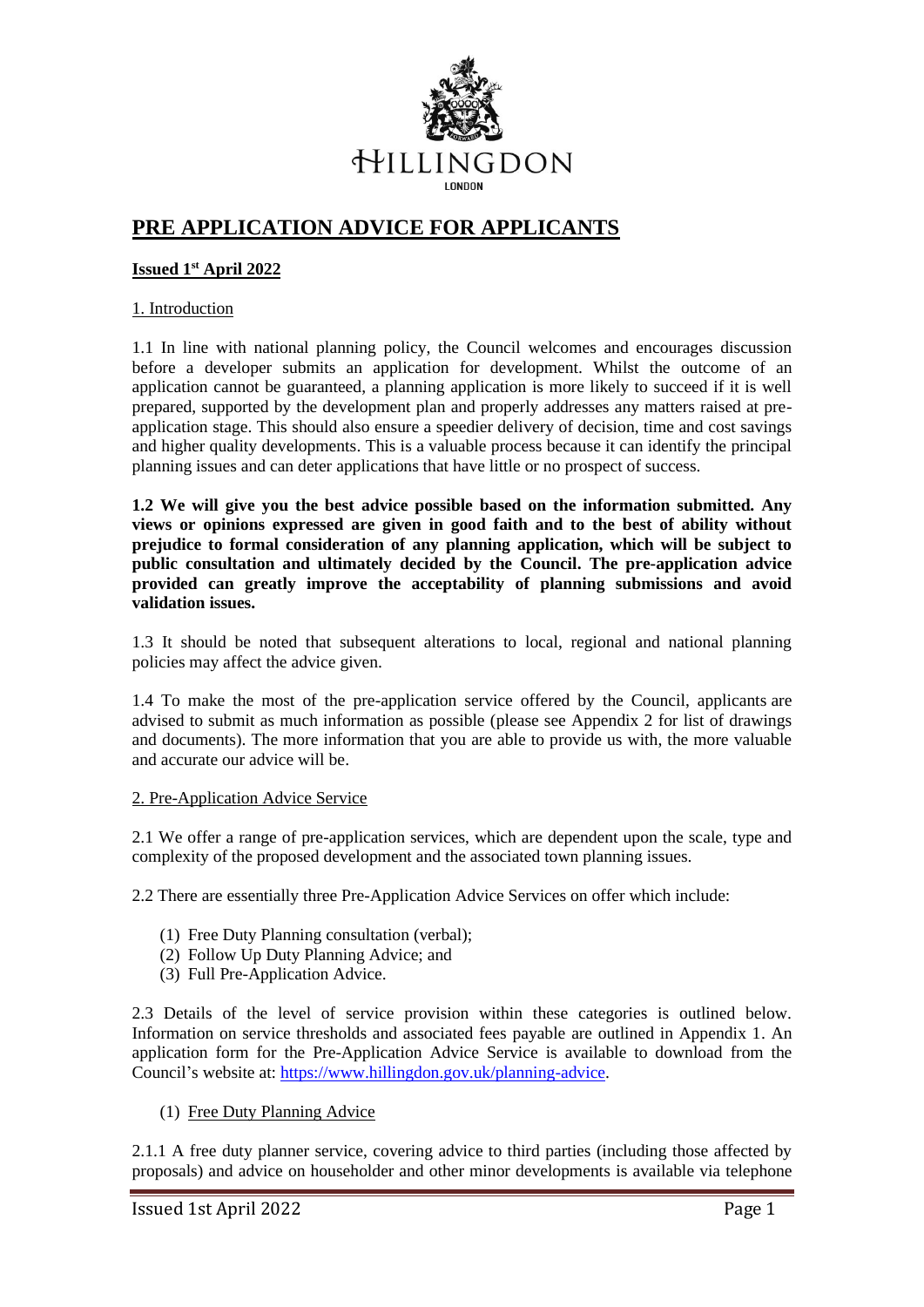appointment. The duty planning officer will provide verbal feedback only which is based on information submitted for consideration. Should you require follow up written correspondence, this will be charged as per the fee schedule set out below in '(2) Follow Up duty Planning Advice'.

2.1.2 The free duty planning advice service is available between 9am-5pm Monday to Friday. It is specifically directed towards local residents and small local businesses that may be wishing to extend or alter their property or undertake small scale alterations and changes of use. In all cases the advice given will be in response to the material that is presented. Please note that as part of this free service, a site visit cannot be made, but you may provide photographs of the site to aid discussions.

2.1.3 To request a telephone appointment, please email [planning@hillingdon.gov.uk,](mailto:planning@hillingdon.gov.uk) including the details of your enquiry, any relevant information and attachments, and your contact details.

## (2) Follow Up Duty Planning Advice

2.2.1 Should you wish to receive any formal written advice following your duty planning advice, applicants are required to complete the application form and make a formal request for a written response and make the necessary payment for the service. Full details of the Charges are outlined in Appendix 1. There are varying charges for follow up advice, subject to the type of enquiry being made; therefore it is important to provide as much information as possible.

2.2.2 Applicants are also advised that a request for written formal advice must be made and payments received within three weeks of the initial duty planning advice. Requests made after three weeks will not be considered.

2.2.3 Following the valid receipt of the formal written request for follow up advice, a response will be given by Officers within 15 working days. The advice will be provided by email.

### (3) Full Pre-Application Advice

2.3.1 There are a range of development/application types (minor, medium and major scale) which clearly benefit from formal pre-application engagement. Applicants are strongly encouraged to engage in formal pre-application arrangements in these situations. The duty planning officer service will not be in a position to provide guidance on development which falls within this category.

2.3.2 The full pre-application advice service involves the submission of planning application material, such as plans and supporting documents (See Appendix 2 for list of drawings and documents). This will be scrutinised by the planning case officer who will be allocated to your scheme. Generally the more information you can give us the more assistance we can give you in developing your proposals and making your application. There may need to be a follow up meeting (50% of the cost of the initial meeting) with payment made prior to the meeting taking place.

2.3.3 In all instances a case officer will be allocated to a formal pre-application submission. More complex proposals may require the involvement of other officers and the Council retains absolute discretion as to who is involved in delivering the service.

2.3.4 It is considered that for more complex applications, the opportunity to obtain good quality advice that will carry weight in the decision making process is worth the investment in the preapplication service. In certain circumstances, the Council might require independent external advice (particularly associated with the scheme viability, daylight and sunlight review, retail and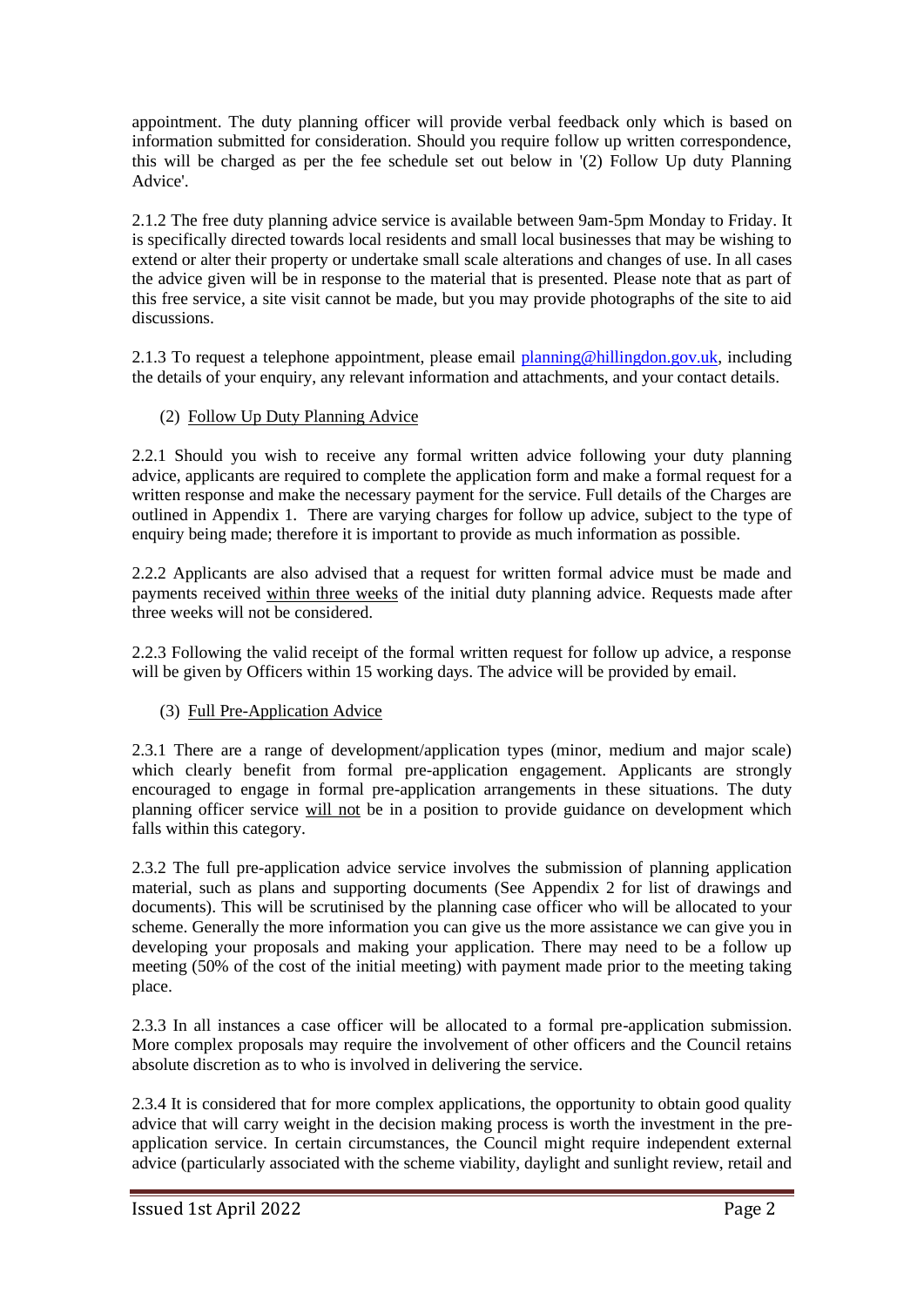environmental impact assessments) and the applicant will be expected to meet the costs of these forms of independent advice. These additional costs are also outlined in Appendix 1.

2.3.5 Appendix 2 of this document provides details of the process and anticipated timescales for the full pre-application advice service. Please note that timescales cannot be guaranteed and some pre-application enquiries may take longer to process. For example, due to the level of complexity, if amendments are considered (see below), or if there is a need to involve consultees or external consultants.

2.3.6 For all scale E and F development (see Appendix 1) Officers will not accept the submission of amendments for consideration. For scale A, B, C, and D development, the fees are based on an allowance of only 1 set of amendments to the original proposals. Further amendments that applicants wish to be considered will be subject to a further pre-application fee.

### 3. Cancellations and Refunds

3.1 The Council reserves the right to cancel the meeting if the appropriate payment has not been made. A refund cannot be given if an applicant subsequently cancels a meeting, as prepatory work would already have taken place.

#### 4. Exemptions

4.1 The Council wishes to encourage the creation of new  $E(g)$  and B2 use class small businesses. Therefore, the creation of a business or adaptation/expansion of existing E(g) and B2 facilities will be exempt from a pre-application fee. This is only applicable where the total floorspace (existing plus proposed) is less than 250 sq.m.

#### 5. Planning Performance Agreements

5.1 Central Government encourages the use of Planning Performance Agreements (PPAs) for larger and more complex major planning proposals to bring together the developer, the Local Planning Authority and key stakeholders to work in partnership throughout the planning process. A PPA can be used to ensure provision of a dedicated planning resource focusing on your application to ensure it is dealt with as a priority, it is highly recommended that you enter into a PPA. This typically involves funding from the developer to allow the Authority to hire an additional planner to act as a dedicated case officer for your proposals.

5.2 The key advantage to entering into a PPA is that the Council will have the resources in place to ensure that the application proceeds through the application process in a timely fashion and result in high quality development. Ed Laughton and Noel Kelly are available to discuss the details of a PPA (elaughton@hillingdon.gov.uk & nkelly@hillingdon.gov.uk).

#### 6. Contact details

6.1 If you have any queries regarding the pre-application advice service then please email [planning@hillingdon.gov.uk.](mailto:planning@hillingdon.gov.uk)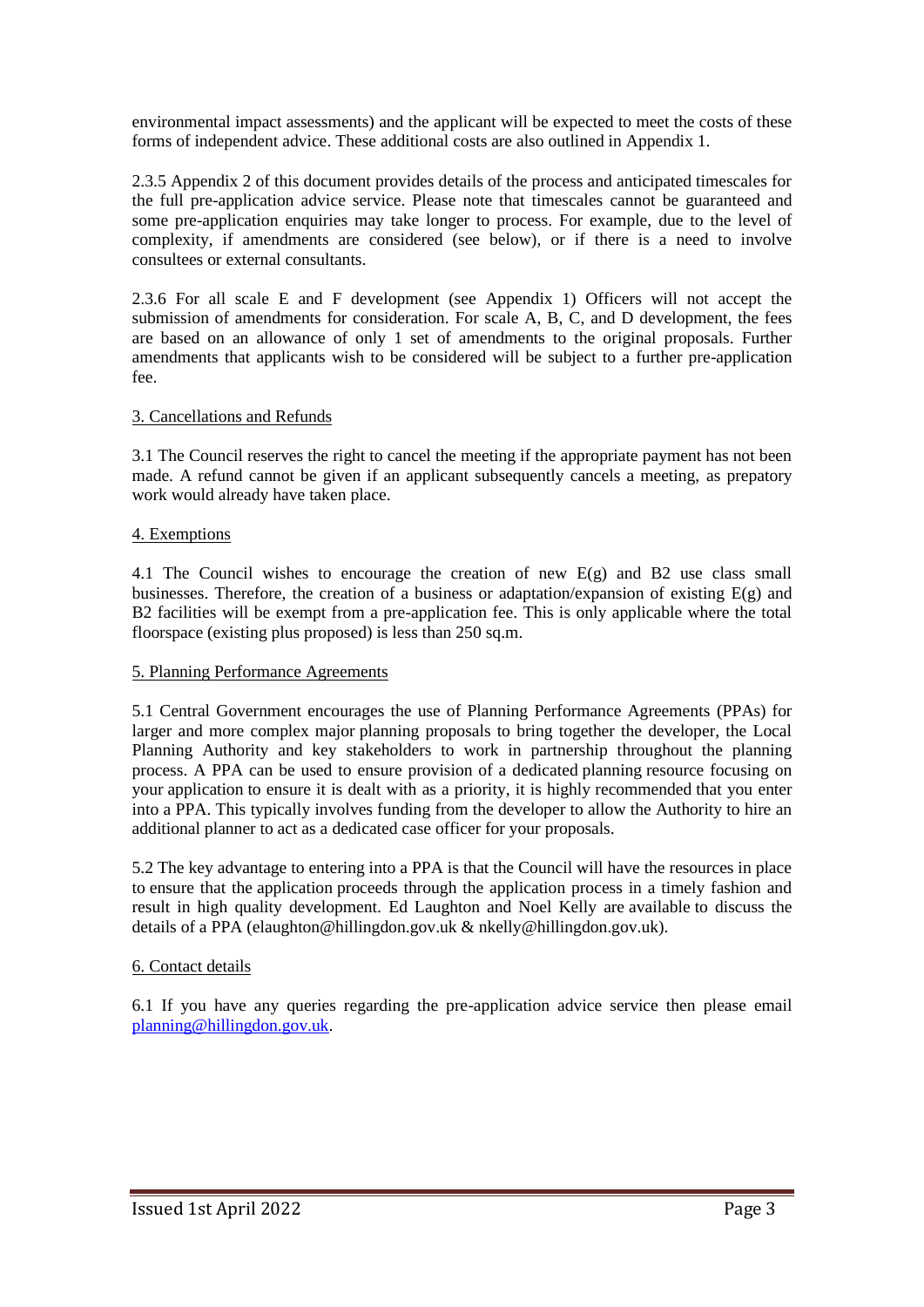# **Appendix 1; Pre-application Charging Schedule**

| Category                                       | <b>Type of Development</b>                                                                                                                                                                                                                                                                                                                                                                                              | Fee<br>(inc<br>VAT)                                                                 | <b>Follow</b><br>Up<br>Written<br><b>Advice</b><br>Charge (inc<br>VAT) |
|------------------------------------------------|-------------------------------------------------------------------------------------------------------------------------------------------------------------------------------------------------------------------------------------------------------------------------------------------------------------------------------------------------------------------------------------------------------------------------|-------------------------------------------------------------------------------------|------------------------------------------------------------------------|
| <b>Duty</b><br><b>Planner</b><br><b>Advice</b> | <b>Duty Planner (Verbal) advice</b><br>Enforcement complaints;<br>Advice to third parties (neighbours/resident associations etc);<br>Extensions and alterations to single domestic dwelling<br>(excluding subdivision); and<br>Small scale developments and/or adverts relating to business<br>premises.                                                                                                                | Free<br>(appoint-<br>ment<br>will<br>be<br>required)                                |                                                                        |
|                                                | <b>Planning/Householder Advice</b><br><b>Follow up Written Advice</b><br>Follow up requested pre-application correspondence;<br>Permitted Development Enquiry (N.B. Application for a<br>certificate of Lawful Development is recommended as an<br>alternative);<br>Conveyance Enquiries relating to planning applications;<br>Confirmation of S106 Obligations Compliance; and<br>Confirmation of Conditions Approval. | £100;<br>General<br>Proposals                                                       |                                                                        |
|                                                | <b>Tree Works</b><br><b>Follow Up Written Advice</b><br>£50 for a single tree; and<br>£100 for multiple trees.                                                                                                                                                                                                                                                                                                          | £50; Single<br>Tree<br>Advice/<br>High hedge<br>£100;<br>Multiple<br>Tree<br>Advice |                                                                        |
|                                                | <b>Enforcement Queries</b><br><b>Follow up Written Advice</b><br>Responding to Solicitors enquiries related to conveyancing<br>matters of an enforcement nature.                                                                                                                                                                                                                                                        | £198                                                                                |                                                                        |
| $\mathbf{A}$                                   | Large Scale Strategic Development- as defined by the 'Mayors Order<br>2008' (and any subsequent amendments)<br>150+ residential units;<br>$15,000$ sqm +; and<br>RMA for large scale strategic development.<br>N.B. costs associated with independent review of specialist documents<br>(e.g. Viability, retail impact, daylight and sunlight) will be subject to<br>consultant fees.                                   | £13,200                                                                             | £6,600                                                                 |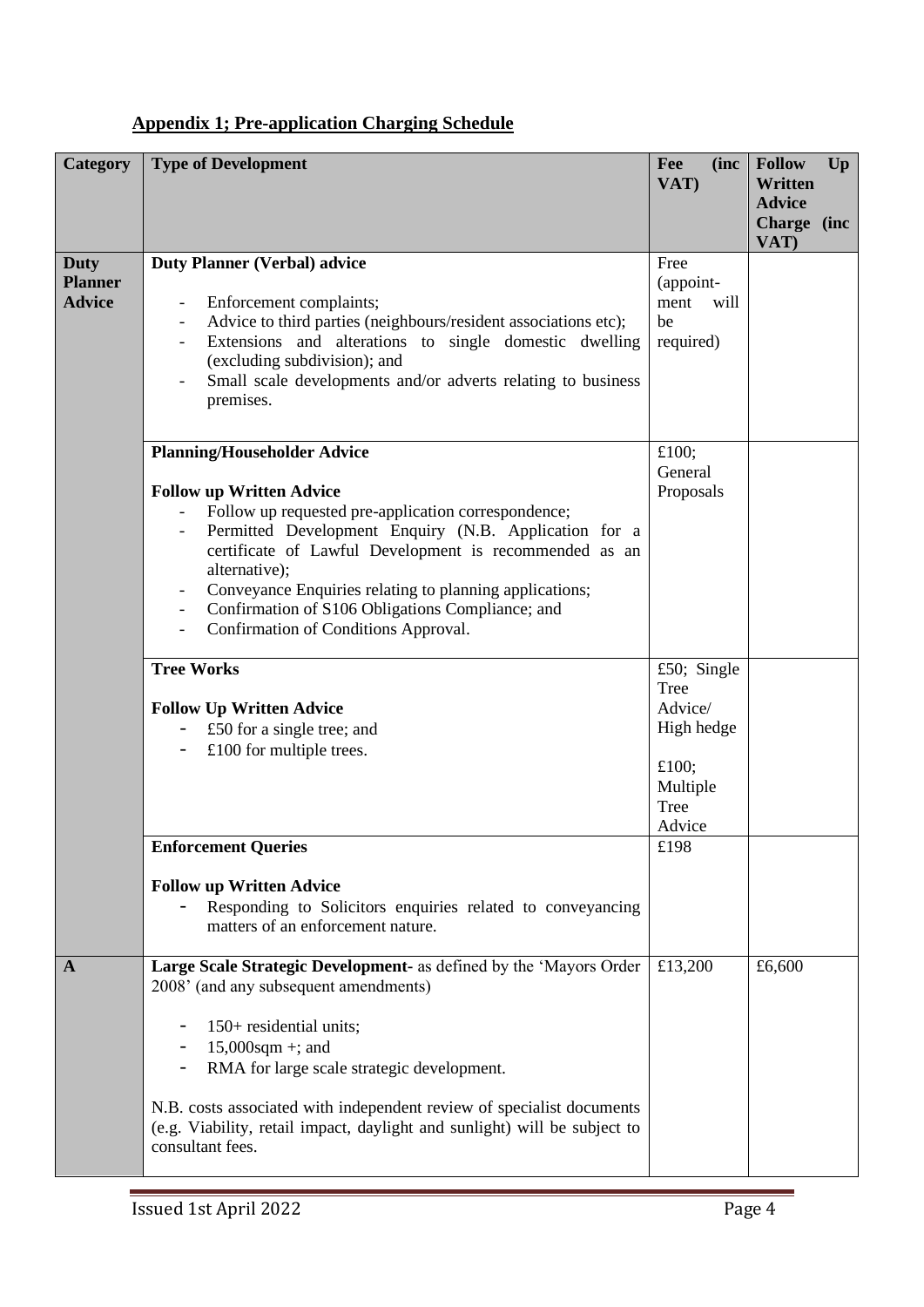| $\bf{B}$     | <b>Large Scale Major Development</b>                                                                 | £9,600 | £4,800  |
|--------------|------------------------------------------------------------------------------------------------------|--------|---------|
|              |                                                                                                      |        |         |
|              | 50-149 residential units;<br>10,000-14,999sqm; and                                                   |        |         |
|              | RMA for large scale major development.                                                               |        |         |
|              |                                                                                                      |        |         |
|              | N.B. costs associated with independent review of specialist documents                                |        |         |
|              | (e.g. Viability, retail impact, daylight and sunlight) will be subject to<br>consultant fees.        |        |         |
|              |                                                                                                      |        |         |
| $\mathbf C$  | <b>Major Development</b>                                                                             | £6,300 | £3,150  |
|              |                                                                                                      |        |         |
|              | 10-49 residential units;                                                                             |        |         |
|              | 1,000-9,999sqm;                                                                                      |        |         |
|              | RMA for major development.                                                                           |        |         |
|              | N.B. costs associated with independent review of specialist documents                                |        |         |
|              | (e.g. Viability, retail impact, daylight and sunlight) will be subject to                            |        |         |
|              | consultant fees.                                                                                     |        |         |
| D            | <b>Large Scale Minor Development</b>                                                                 | £2,520 | £1,260  |
|              |                                                                                                      |        |         |
|              | 5-9 residential units;                                                                               |        |         |
|              | 500-999sqm; and                                                                                      |        |         |
|              | RMA for large scale minor development.                                                               |        |         |
| $\bf{E}$     | <b>Medium Scale Minor Development</b>                                                                | £1,170 | £585    |
|              | 2-4 residential units;                                                                               |        |         |
|              |                                                                                                      |        |         |
| $\mathbf{F}$ | <b>Small Scale Minor Development</b>                                                                 | £285   | £142.50 |
|              | 1 residential unit                                                                                   |        |         |
|              | Proposals for extensions and alterations to dwellinghouses                                           |        |         |
|              | including proposals requiring conservation advice and                                                |        |         |
|              | alterations and extensions to listed buildings;                                                      |        |         |
|              | 250-499sqm;<br>-                                                                                     |        |         |
|              | Advertisement Proposals;                                                                             |        |         |
|              | S96a/S73 queries for all minor developments<br>Approval of Details/Clearance of Planning Conditions; |        |         |
|              | Miscellaneous proposals not included within this schedule                                            |        |         |
|              | (E.g. Proposals for car parking, landscaping, HMOs, physical                                         |        |         |
|              | alterations to small commercial properties etc).                                                     |        |         |
|              | RMA for small scale minor development.                                                               |        |         |
|              | (including Certificate of Lawfulness, Prior Approval (residential and                                |        |         |
|              | commercial) and complex/large scale extension proposals)                                             |        |         |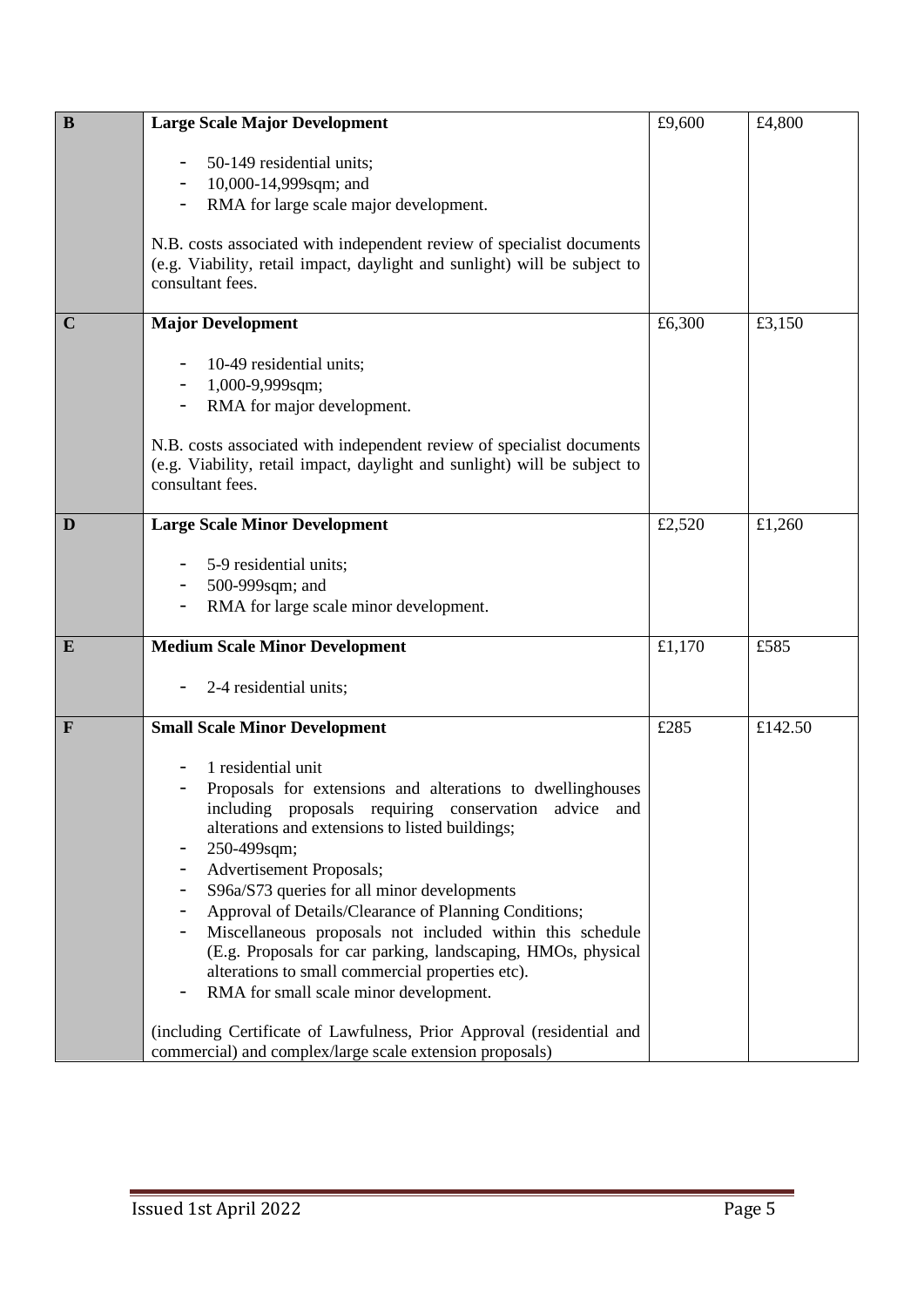# **Appendix 2; Full Pre-Application Advice Service**

Applicants are required to complete and submit a 'Request for Pre-application Advice' form, which can be found on the Council's website at: [https://www.hillingdon.gov.uk/planning](https://www.hillingdon.gov.uk/planning-advice)[advice,](https://www.hillingdon.gov.uk/planning-advice) alongside the requisite fee and supporting documentation.

| Information                                                                                                                           | Scale<br>A -C | Scale<br>$D - F$ |
|---------------------------------------------------------------------------------------------------------------------------------------|---------------|------------------|
| Completed Pre-Application Form and fee                                                                                                | X             | $\mathbf X$      |
| A description of the proposed development, including schedule of uses and floorspaces.                                                | $\mathbf X$   | $\mathbf X$      |
| Information about the existing uses, floor space, occupation, parking, jobs etc.                                                      | $\mathbf X$   | $\mathbf X$      |
| Site Location Plan (Scale 1:1250)                                                                                                     | $\mathbf X$   | $\mathbf X$      |
| Drawings; Existing and Proposed plans and elevations at an appropriate scale<br>$(1:100/1:200)$ .                                     | $\mathbf X$   | X                |
| Information about existing site conditions including trees (and ecology where appropriate).                                           | $\mathbf X$   | $\mathbf X$      |
| Information about car parking, servicing, access arrangements, traffic generation etc.                                                | $\mathbf X$   | $\mathbf X$      |
| Draft Design and Access Statement (where appropriate).                                                                                | $\mathbf X$   | X                |
| Information about affordable housing/retail impact/daylight and sunlight.*                                                            |               |                  |
| Heritage Statement and Other Environmental Considerations (e.g. Water Efficiency, Water<br>Management, Drainage, Land Contamination). | $\mathbf X$   | X                |

\* N.B. costs associated with independent review of specialist documents (e.g. Viability, retail impact, daylight and sunlight) will be subject to consultant fees.

Process and Anticipated Timescales

Timescales cannot be guaranteed for pre-applications and may vary, e.g. due to the level of complexity of a particular enquiry; whether amendments are considered (scales  $A - D$  only); or, if there is a need to involve consultees or external consultants. Anticipated timescales are explained below: